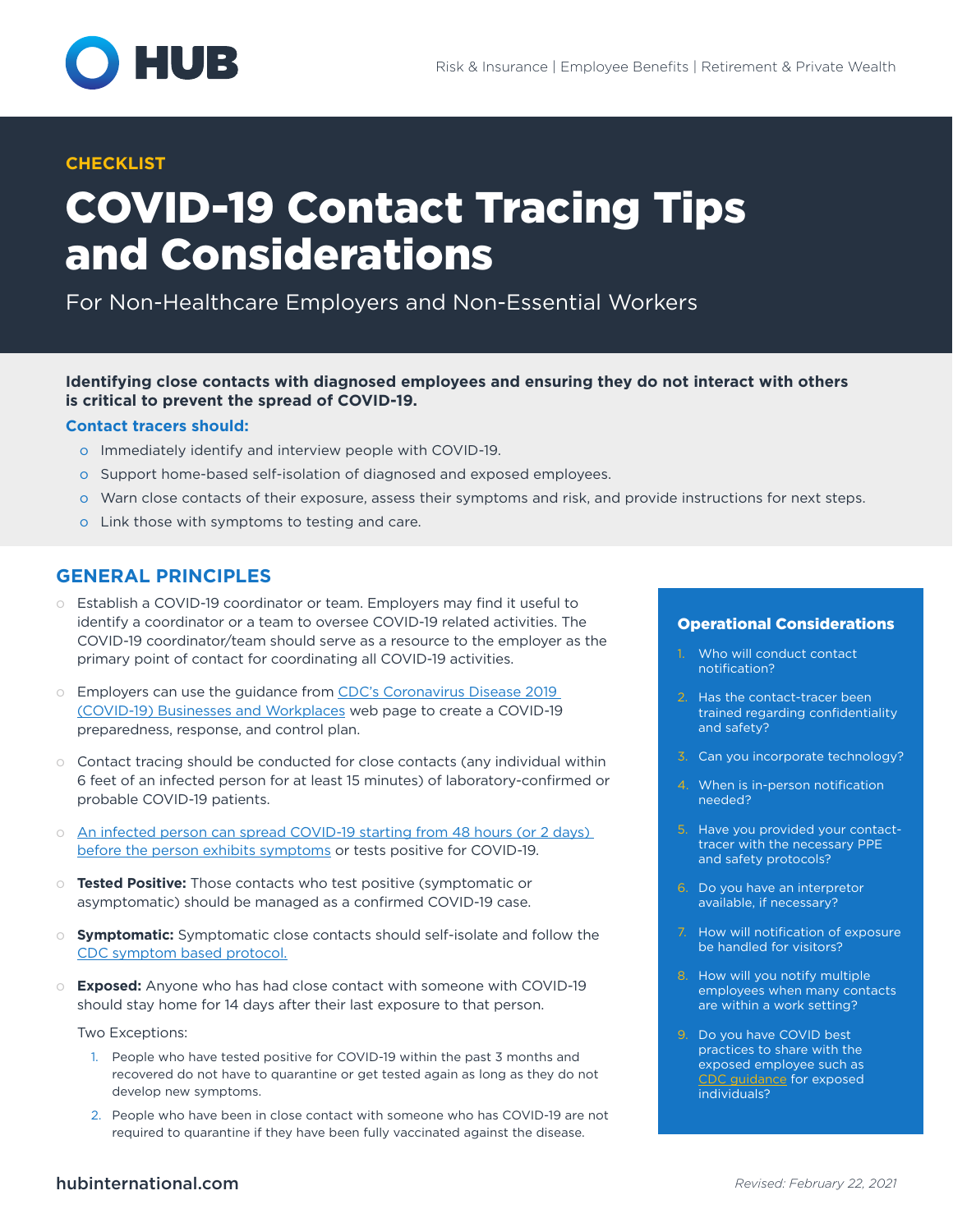## **COMMUNICATING WITH THE DIAGNOSED AND EXPOSED EMPLOYEES**

- o Individuals can be contacted through different channels such as phone, text, email, or in-person (if appropriate) in the primary language of the individual.
- o Every effort should be made to reach the person remotely before attempting in-person communication. An employer's protocol should clearly outline the primary and secondary means of communicating with a diagnosed employee and a close contact.
- o Employees holding in-person interviews/notifications should be provided with gloves, mask/ face coverings, and either safety glasses or a face shield.
- o If speaking with the individual remotely, be sure to verify his/her identity through a series of questions such as date of employment, name of manager, and date of birth.
- o The conversation should be conducted in the individual's primary language (through interpretation services, if necessary). Special consideration should be given to ensure culturally and linguistically appropriate communications, if possible.
- $\circ$  Ensure and protect confidentiality you may not reveal the identity of the diagnosed employee even if the contact is able to correctly guess. Likewise, you must also protect the confidentiality and private health information of the contact with whom you speak.

## **DIAGNOSED EMPLOYEE INTERVIEW**

- o Reassure the employee that his/her name will not be shared, even if asked.
- o Work with the employee to help him/her recall everyone with whom they have had close contact with during the time they may have been infectious.
- o Obtain specific close contact information including the names of employees, visitors, customers, and vendors.
- o Gather specific information regarding the date(s) of contact, the location, and the length of time

# **EXPOSURE CONTACT NOTIFICATION**

- o The employer should notify all individuals (employees and otherwise) within 24 hours of their close contact with an individual with confirmed or probable COVID-19.
- o **The identity of the employee or other identifying information must not be revealed, alluded to, or confirmed by the contact tracer, even if explicitly asked by a contact.** The employer should notify people with whom the employee had close contact that they might have been exposed to COVID-19 (but not of the employee's identity).
- o Protocols should be in place to provide services to people who are deaf or who have hearing [The CDC's Notification of Exposure – A Contact Tracer's Guide for COVID-19](https://www.cdc.gov/coronavirus/2019-ncov/php/notification-of-exposure.html) focuses on communication strategies for contact interviews and provides suggested language for each topic area covered in an interview. While developed for the healthcare industry, this guidance provides some useful tips and talking points.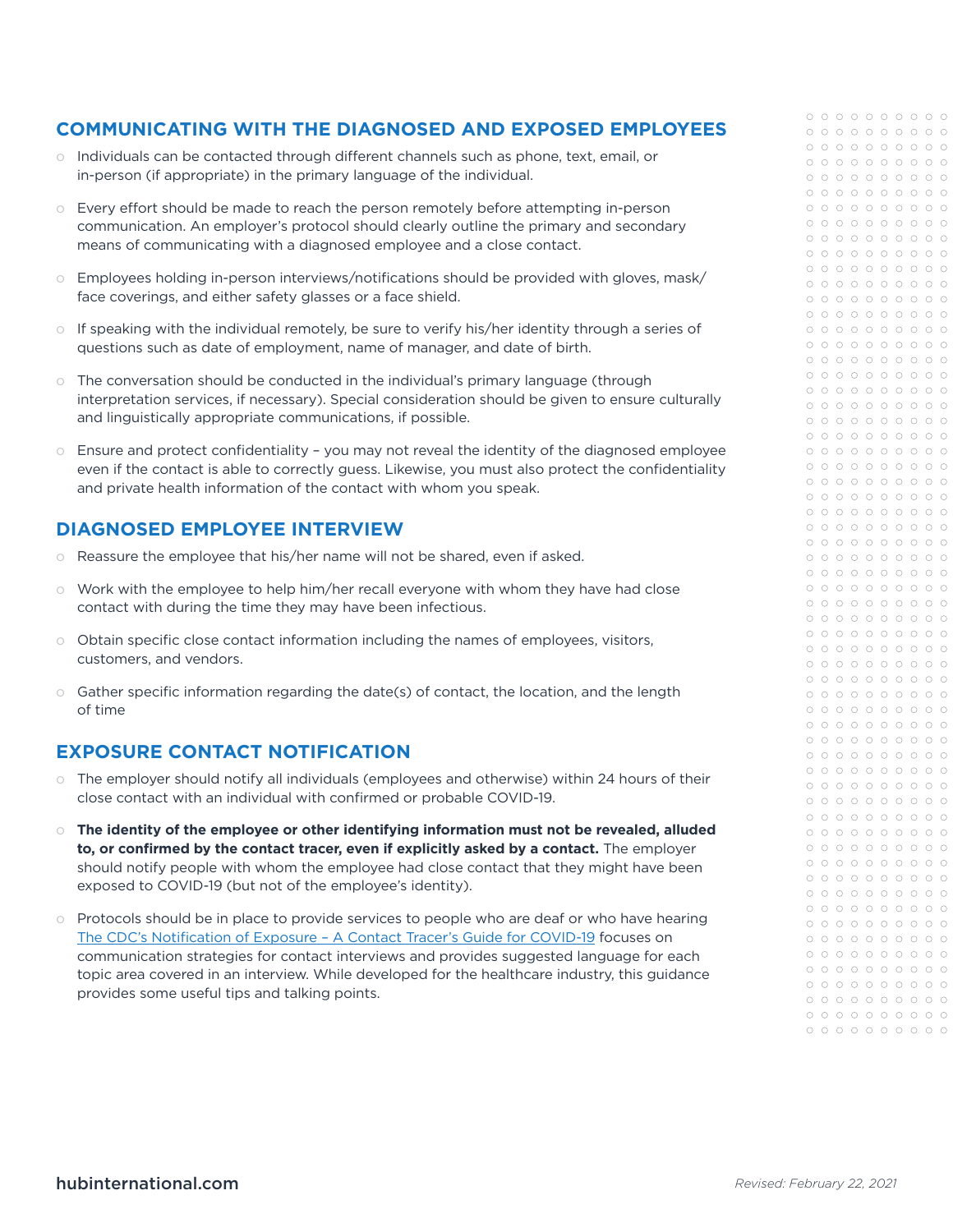# **VACCINE AND EXPOSURE**

**However, vaccinated persons with an exposure to someone with suspected or confirmed COVID-19 are not required to [quarantine](https://www.cdc.gov/coronavirus/2019-ncov/if-you-are-sick/quarantine.html) if they meet all of the following criteria1 :**

- o Are fully vaccinated (i.e., ≥2 weeks following receipt of the second dose in a 2-dose series, or ≥2 weeks following receipt of one dose of a single-dose vaccine)
- o Are within 3 months following receipt of the last dose in the series
- o Have remained asymptomatic since the current COVID-19 exposure

Persons who do not meet all 3 of the above criteria should continue to follow current [quarantine guidance](https://www.cdc.gov/coronavirus/2019-ncov/if-you-are-sick/quarantine.html) after exposure to someone with suspected or confirmed COVID-19.

<sup>1</sup> <https://www.cdc.gov/vaccines/covid-19/info-by-product/clinical-considerations.html>